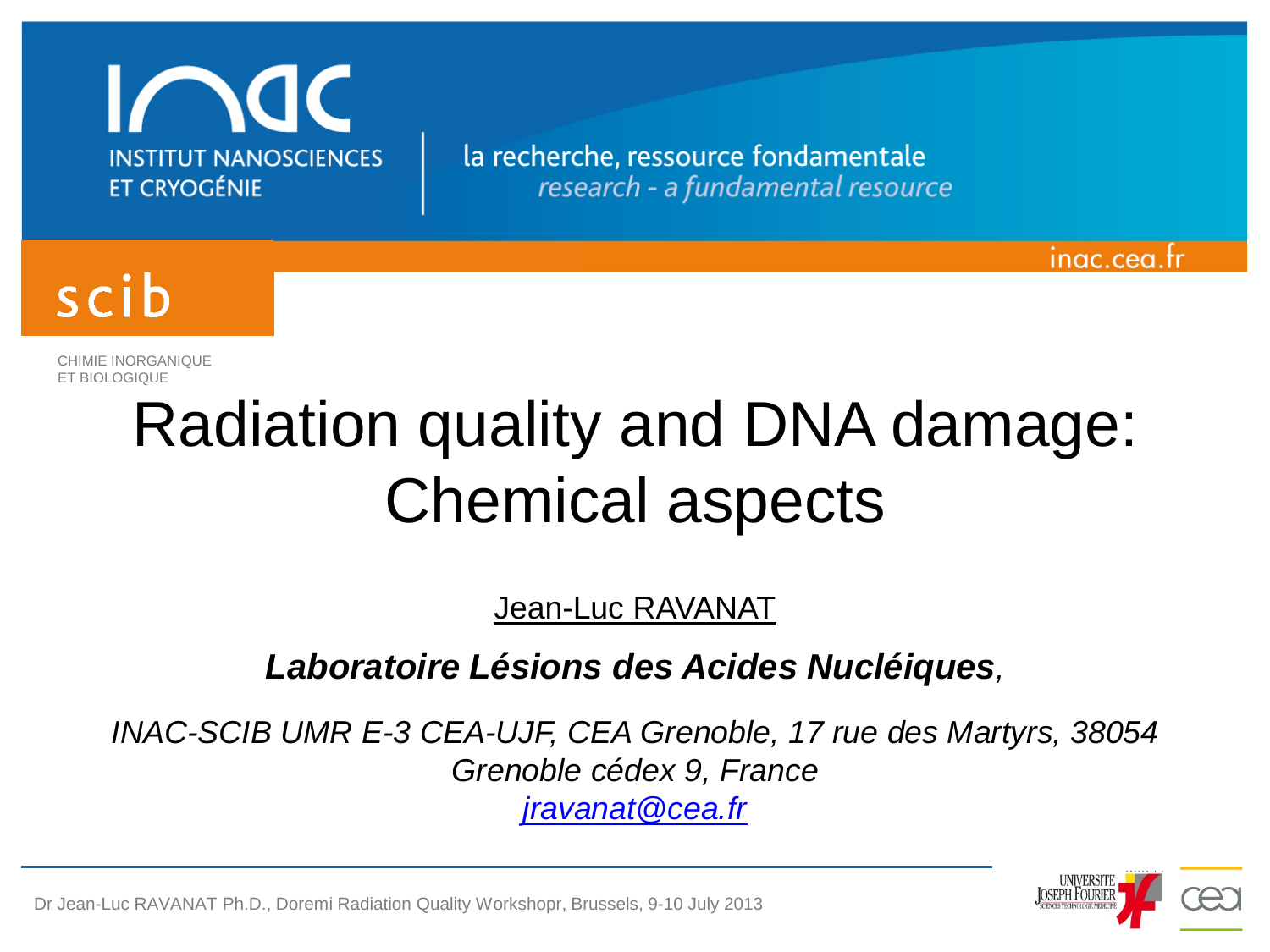# Difference between endogenous oxidative stress and radiation- induced DNA lesions

Endogenous generation of ROS

Low particule



Few ionization processes

High particule



Multiple ionization processes



**Single lesions**

**Locally multiple damage sites (LMDS)**

Biological consequences of radiation could be explained by the formation of LMDS (including DSB) The complexity of damage increases with LET



UNIVERSITE<br><u>JOSEPH FOURIER</u>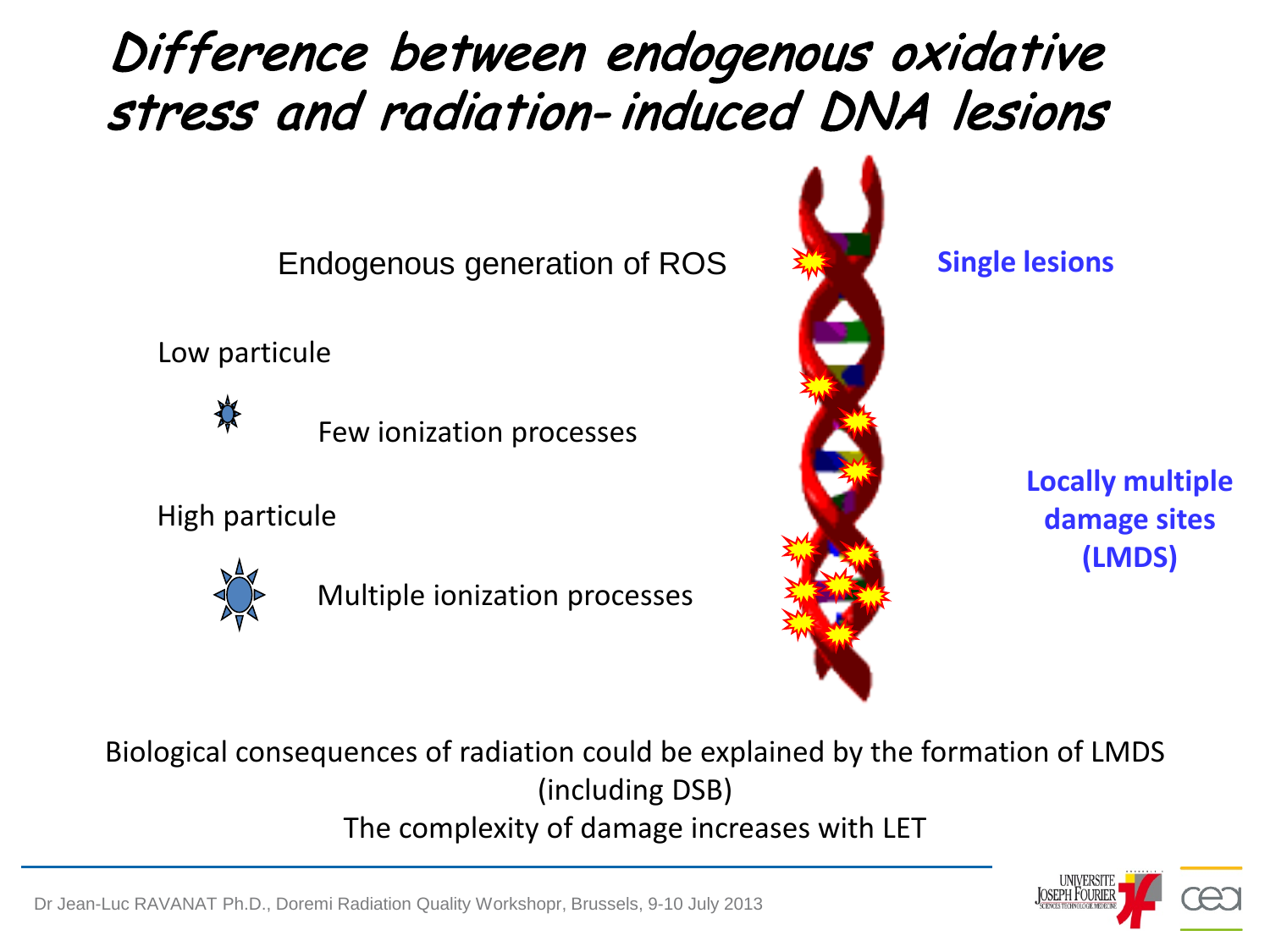### Ionzing radiation : two effects

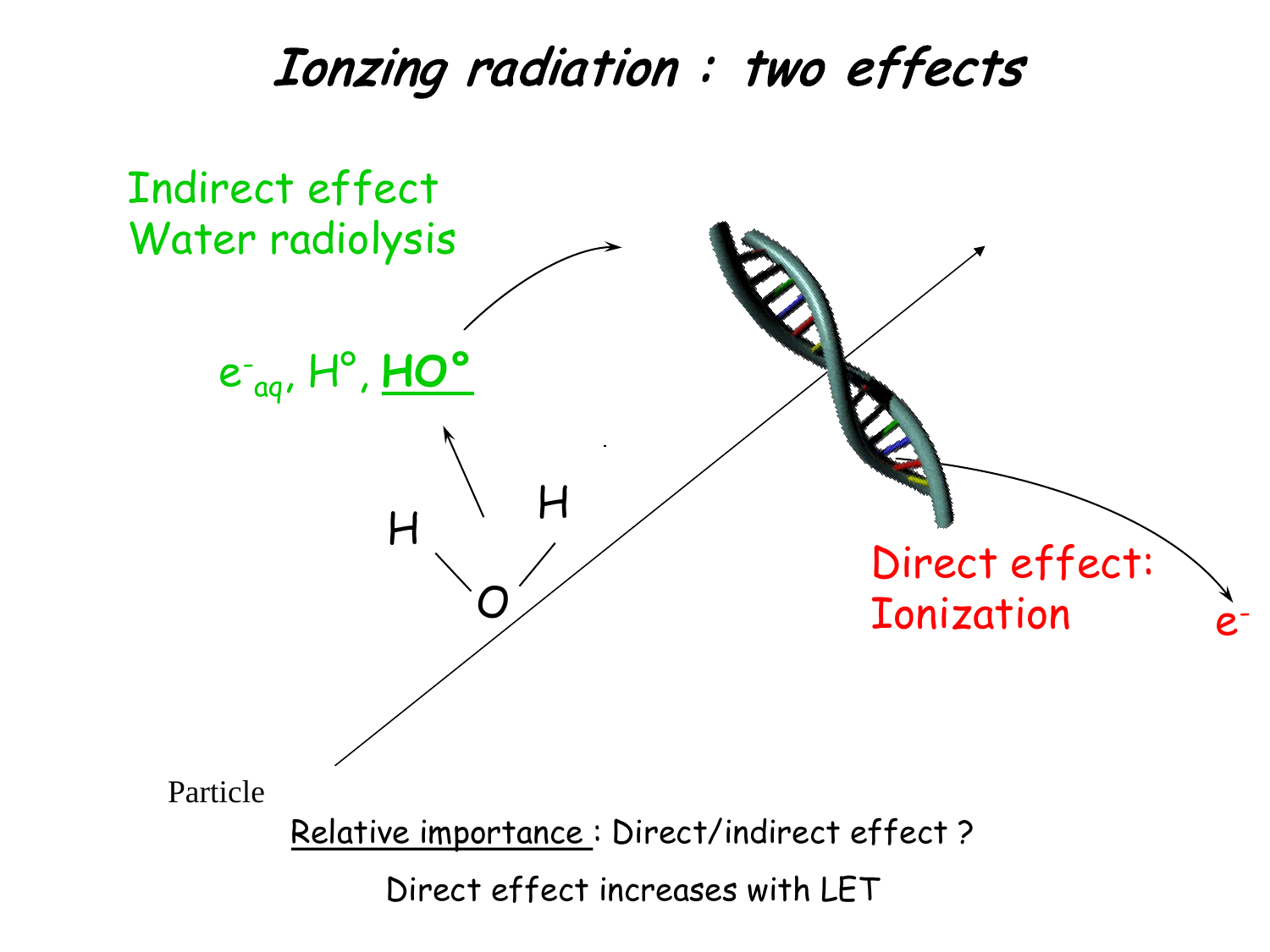# Indirect effect : ° OH- mediated DNA damage



Strand breaks

Methods were developed to measure these damages in cells (Comet, HPLC-MS/MS)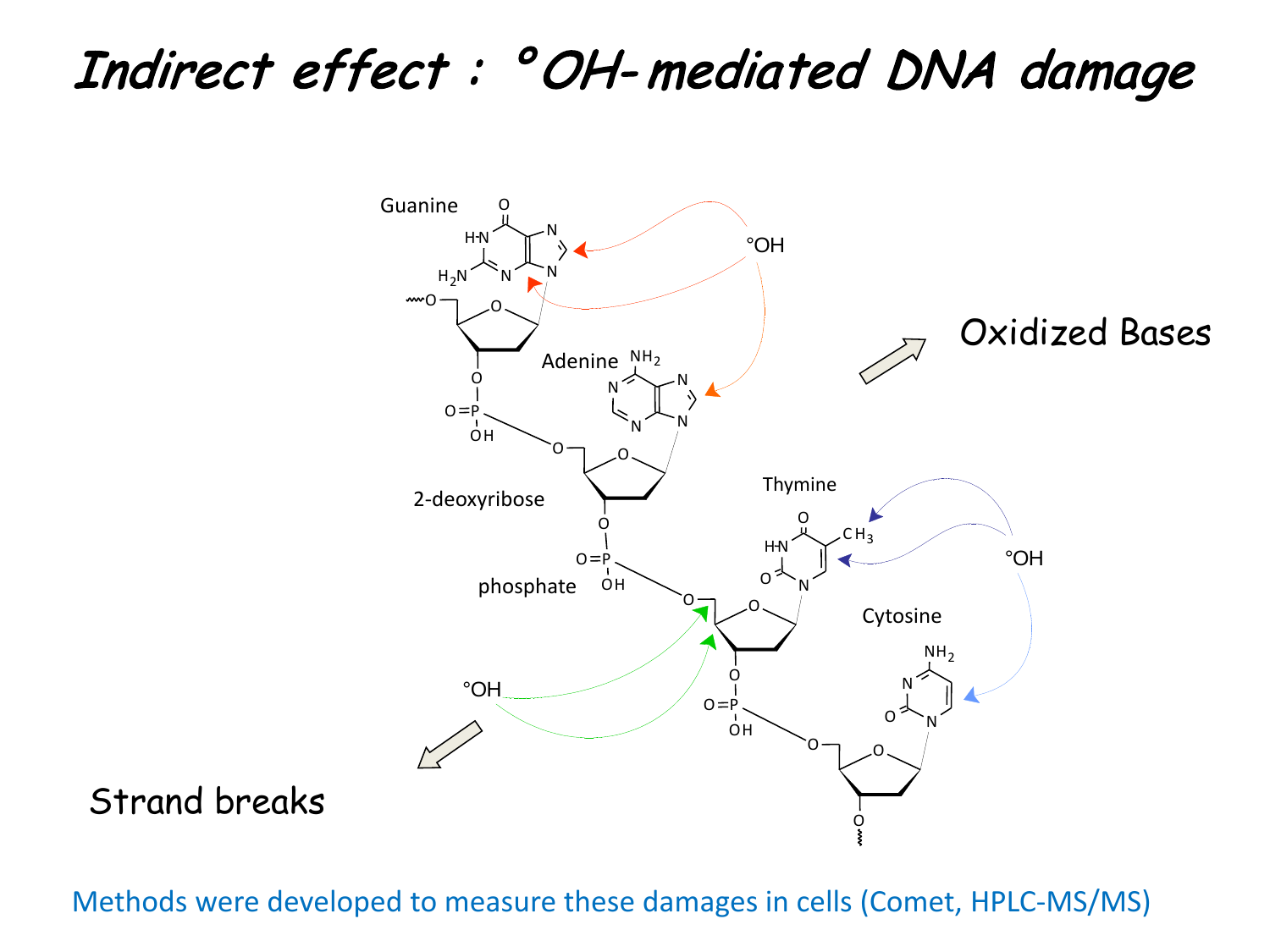### Gamma irradiation : dsDNA aerated aqueous solution (HPLC- MS/MS subsequently to DNA digestion)



Lesions / 106 bases / Gy

Isolated DNA : About 100 lesions per 106 bases per Gy (indirect effect) All bases are modified (profile similar under Fenton type reaction conditions)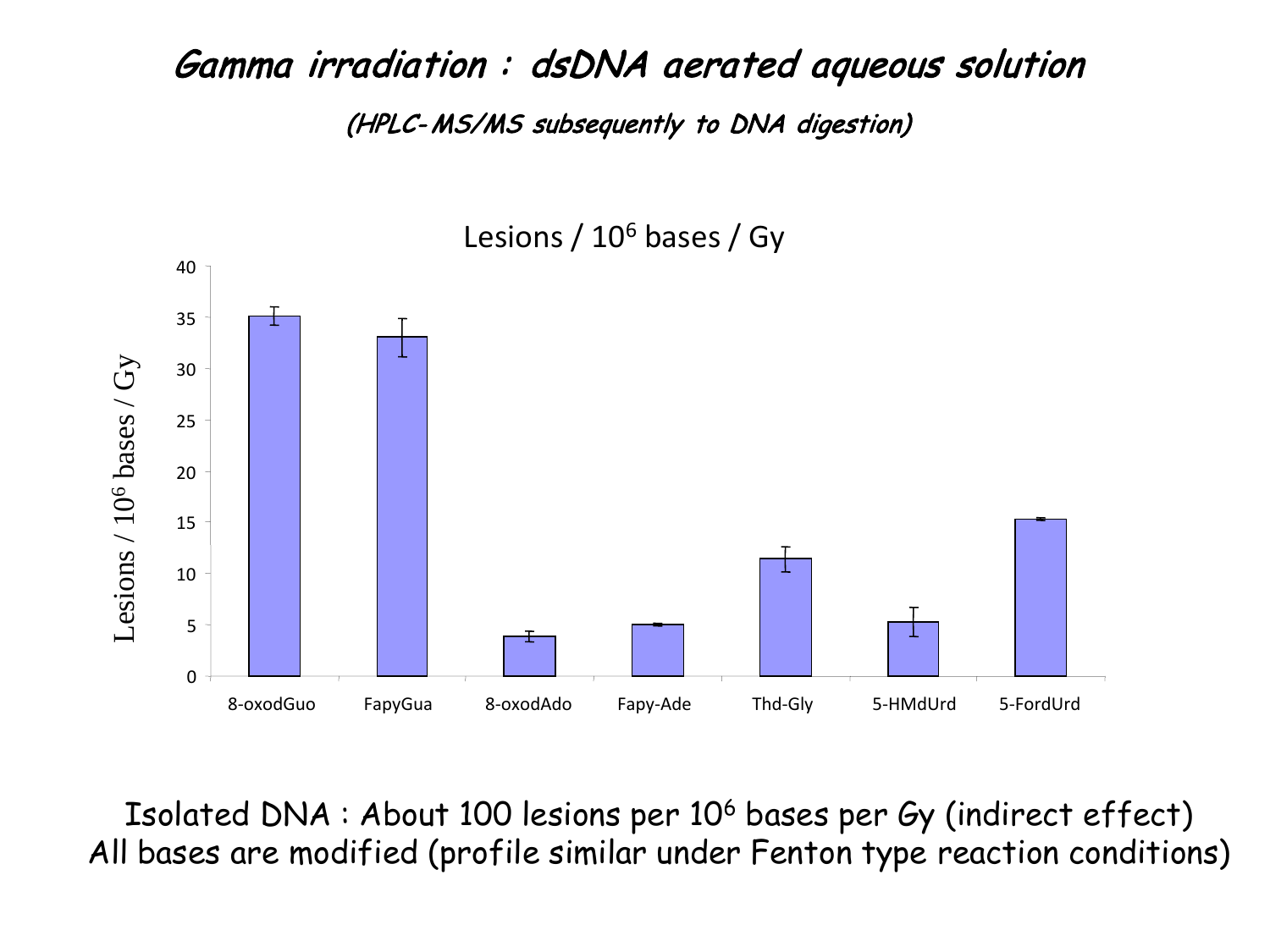### Direct effect : One electron oxidation

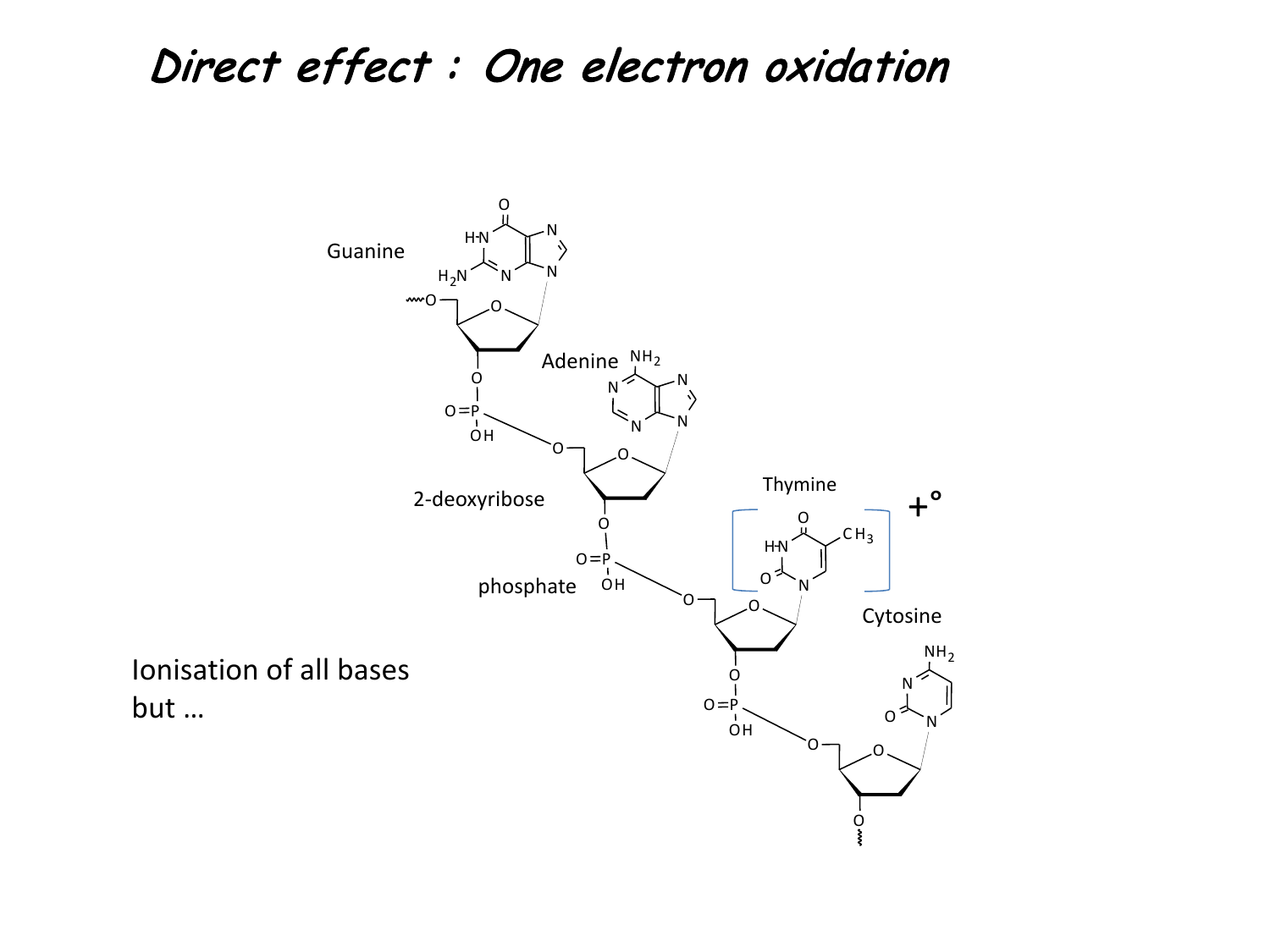### Direct effect : One electron oxidation



**Direct effect : mostly damage on guanine bases**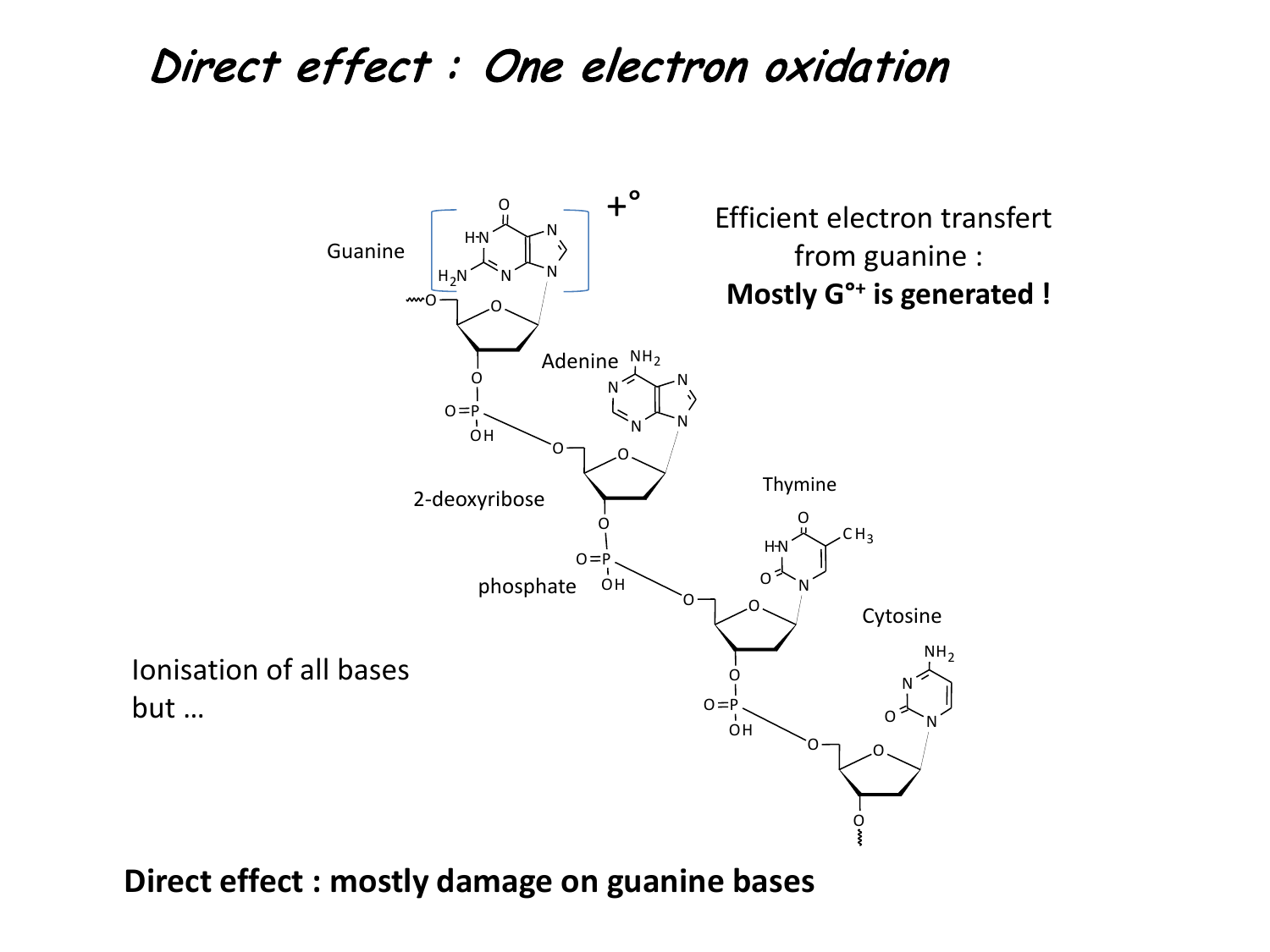### Direct effect of ionization High intensity UV (266) laser irradiation



Pulsed (5 ns) YAG laser 266 nm produces ionization Excitation produces pyrimidine dimers (UVB)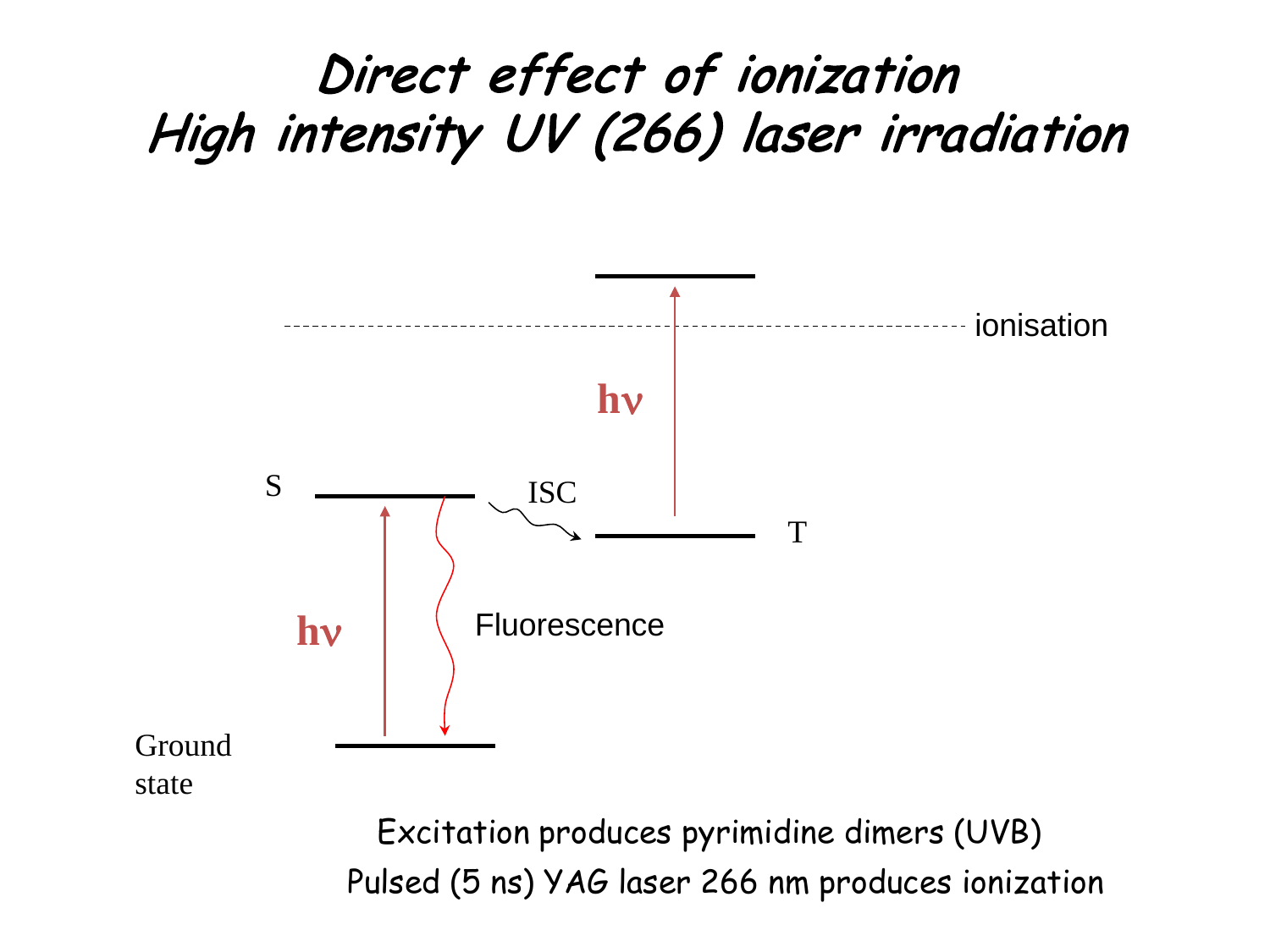

Majority of guanine lesions: electron transfer mechanism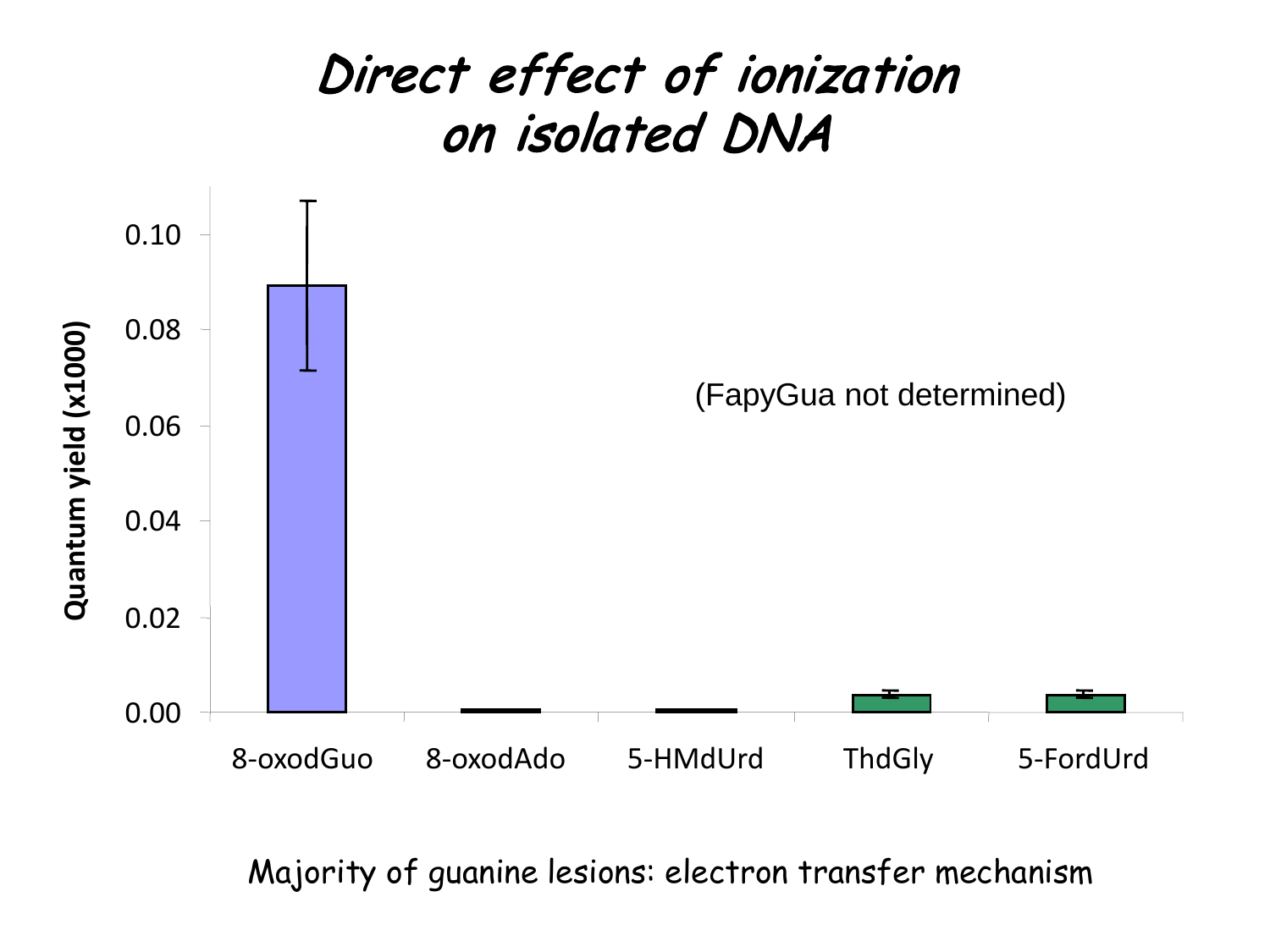### DNA lesions produced in cells

Comet assay : single cell gel electrophoresis + specific DNA repair enzymes



Linearity of formation of the lesions (from 0.1 to 10 Gy) Very sensitive but not specific and semi-quantitative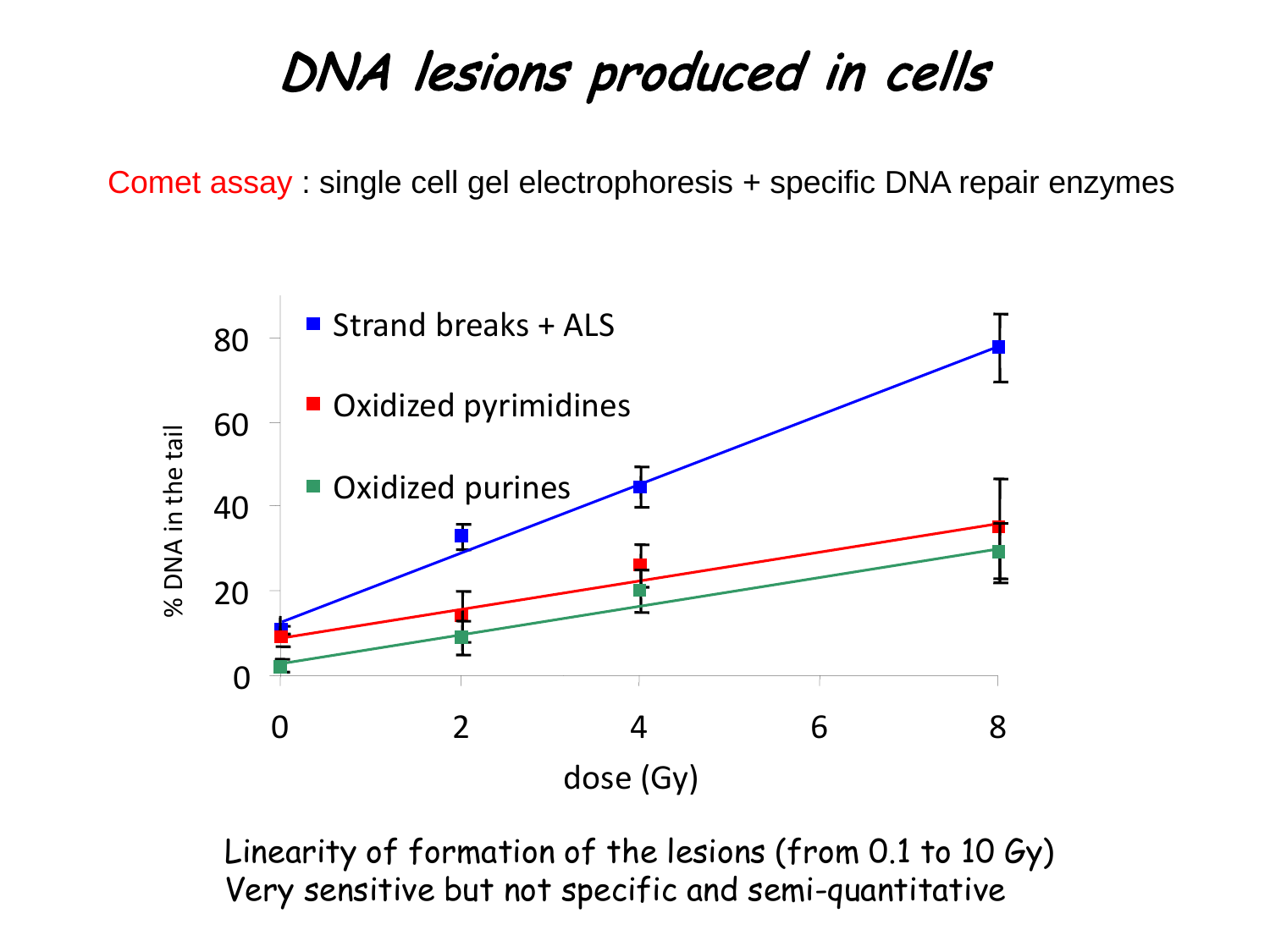### DNA lesions produced in cells



# 0.3 lesions per 10<sup>6</sup> bases / Gy (3000 times less than in isolated DNA) 8-oxodGuo is not the main lesion (minor importance of direct effect ?) Yield gamma  $/$  <sup>12</sup>C<sup>6+</sup> # 2 (identical profile)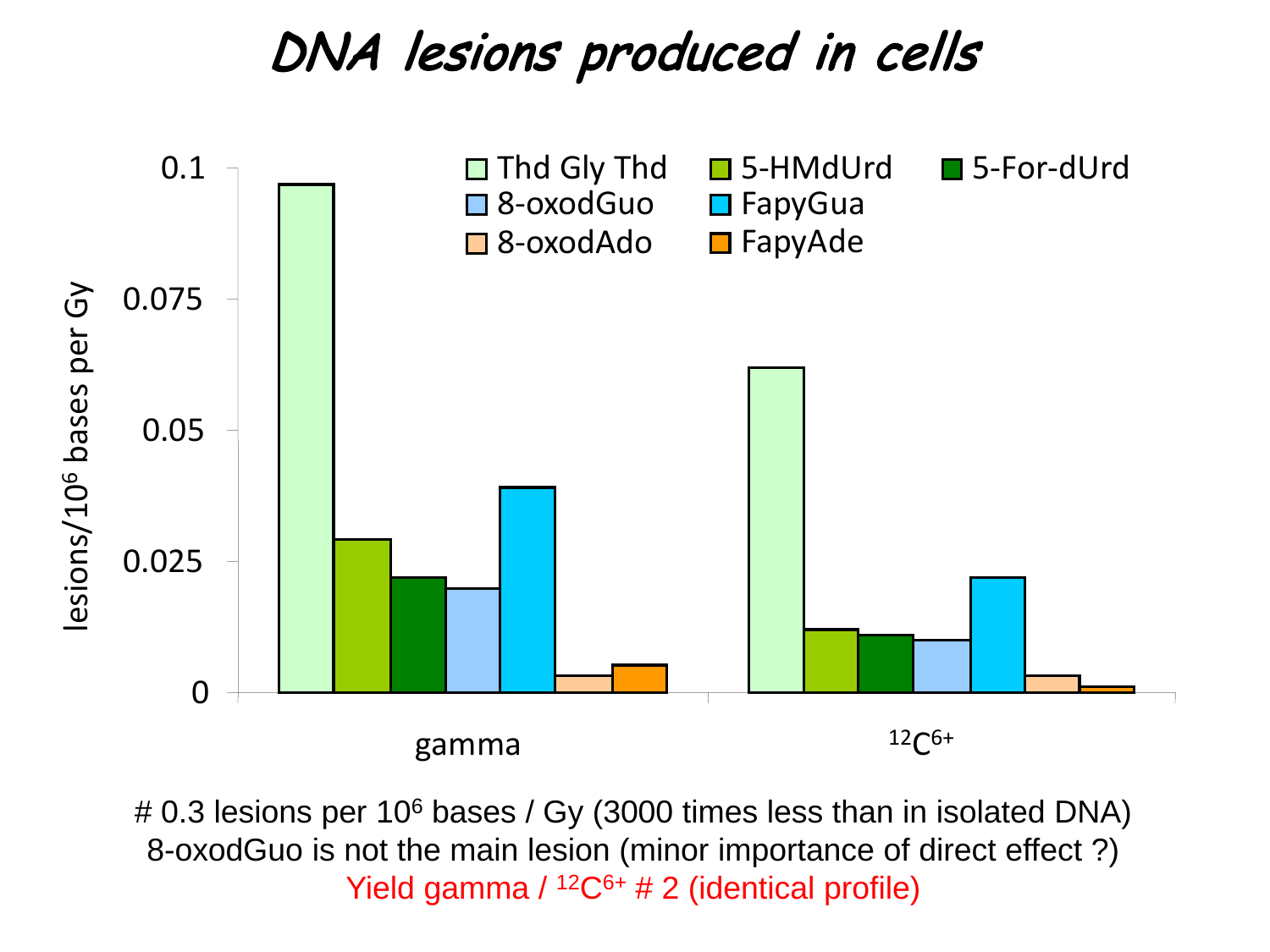### Formation of 8- oxodGuo in cellular DNA : Influence of LET



#### **The yield of 8-oxodGuo formation correlates with that of HO°** Direct effect a minor process ?

*Douki, T.; et al. Int. J. Radiat. Biol. 2006, 82, 119-127*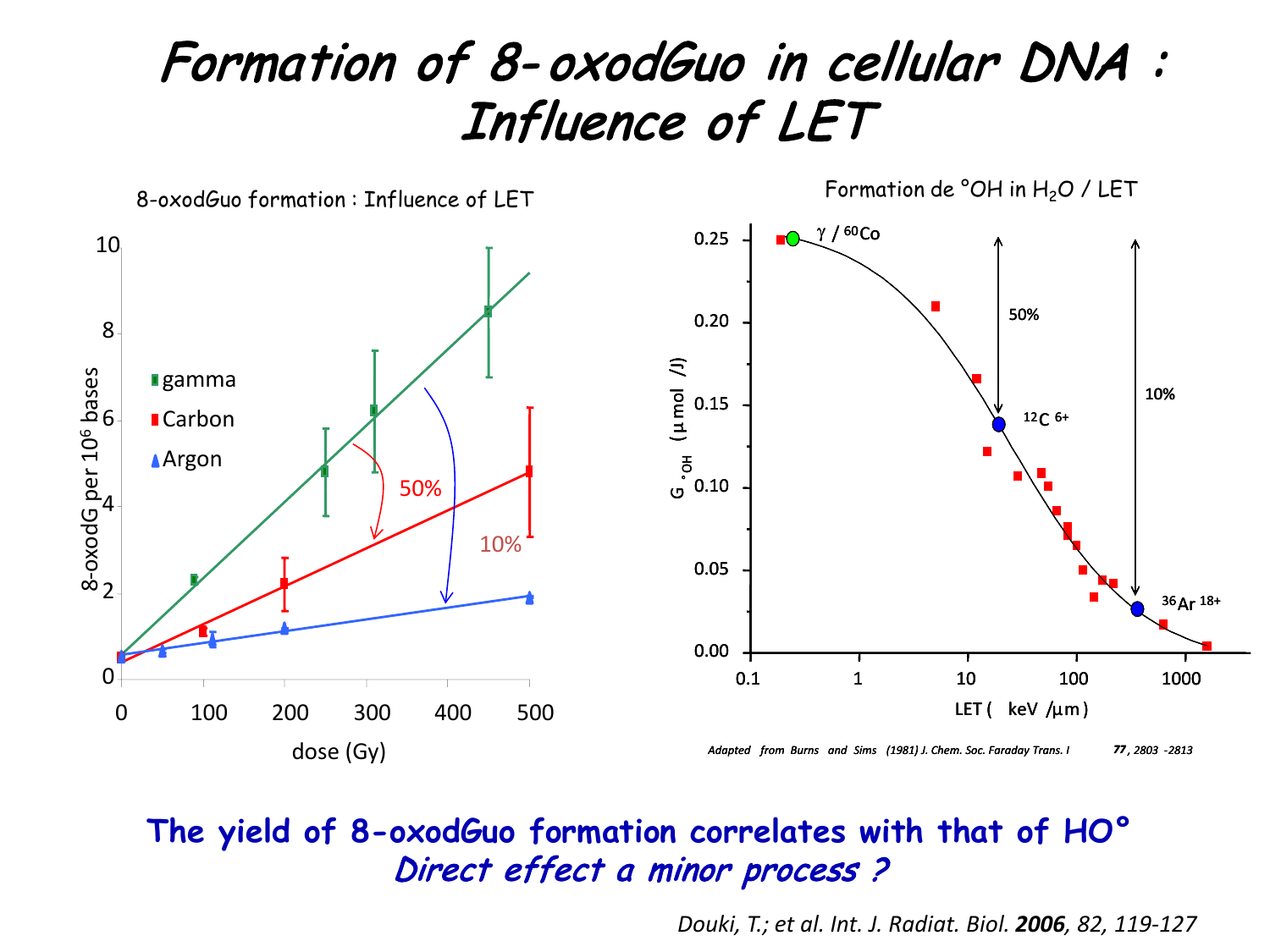### It is not so simple : HO° - mediated 8- oxodGuo formation



Limited variation of 8-oxodGuo with LET…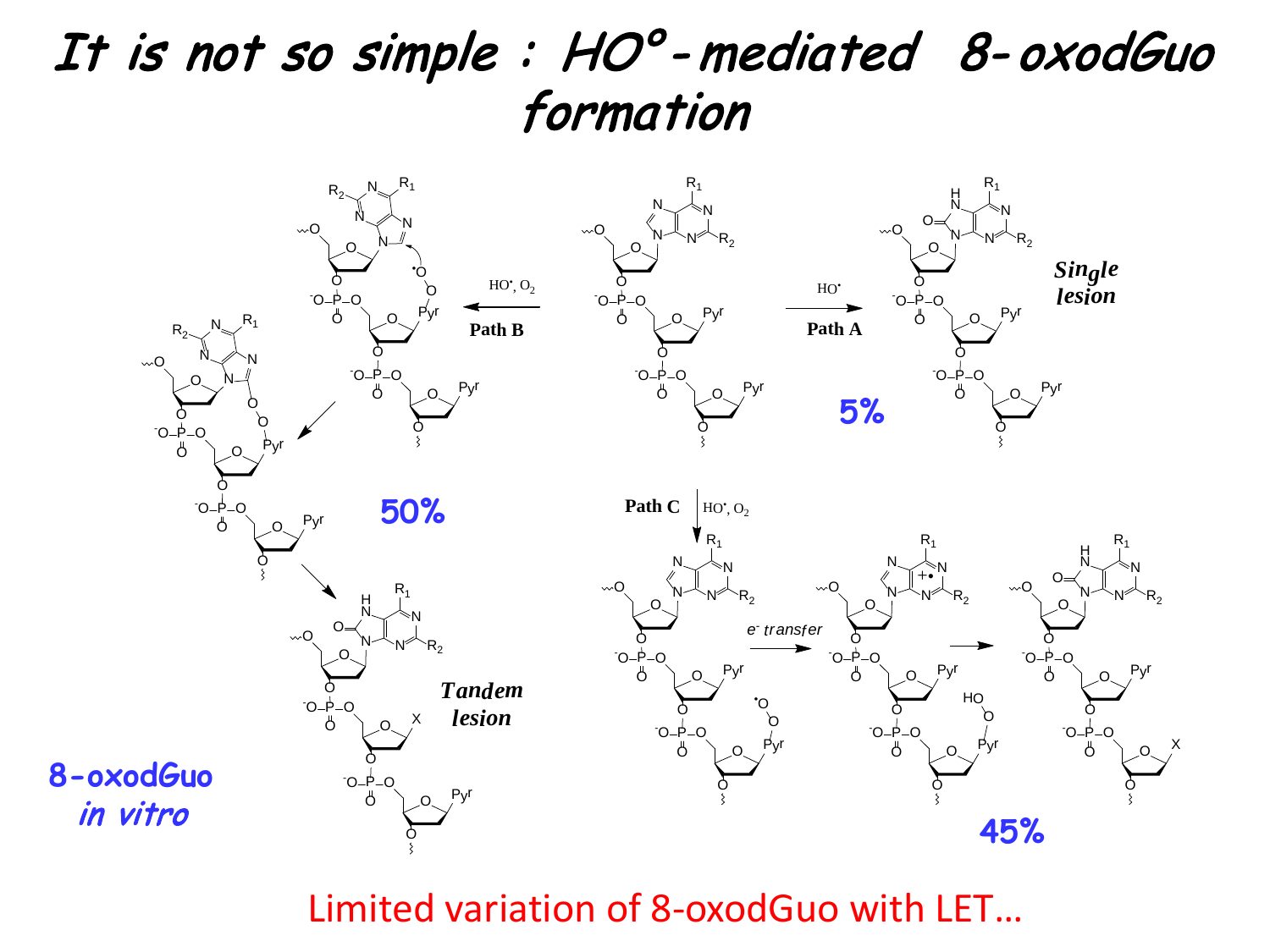It is not so simple : a single oxidation event could induce the formation of complex DNA lesions

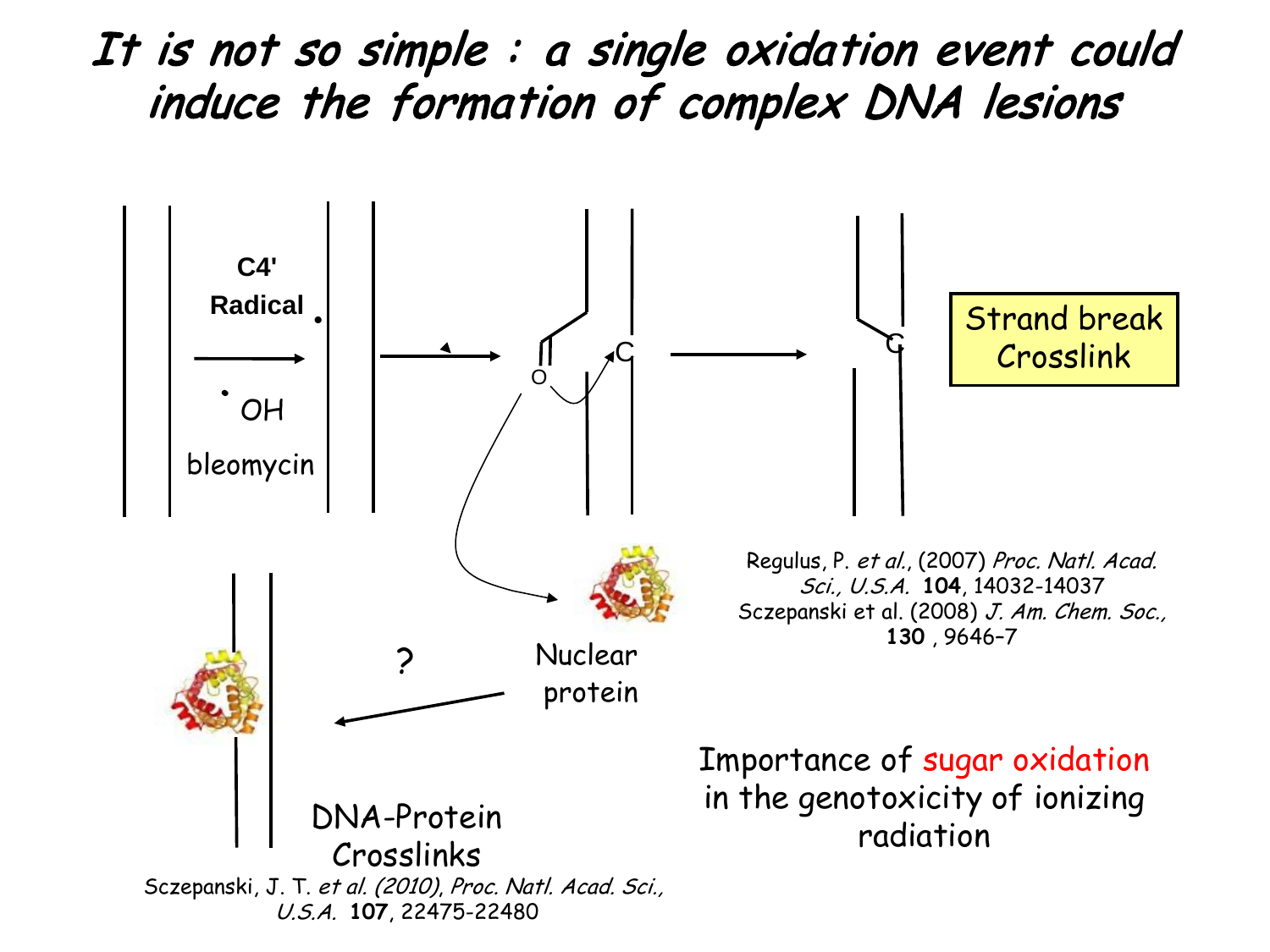# What do we need to know : chemical aspect

Are there specific DNA lesions generated by ionizing radiation? (non DSB)

- **Direct effect** (one electron oxidation)
- Indirect effect ?

Qualitative data Quantitative data Biological consequences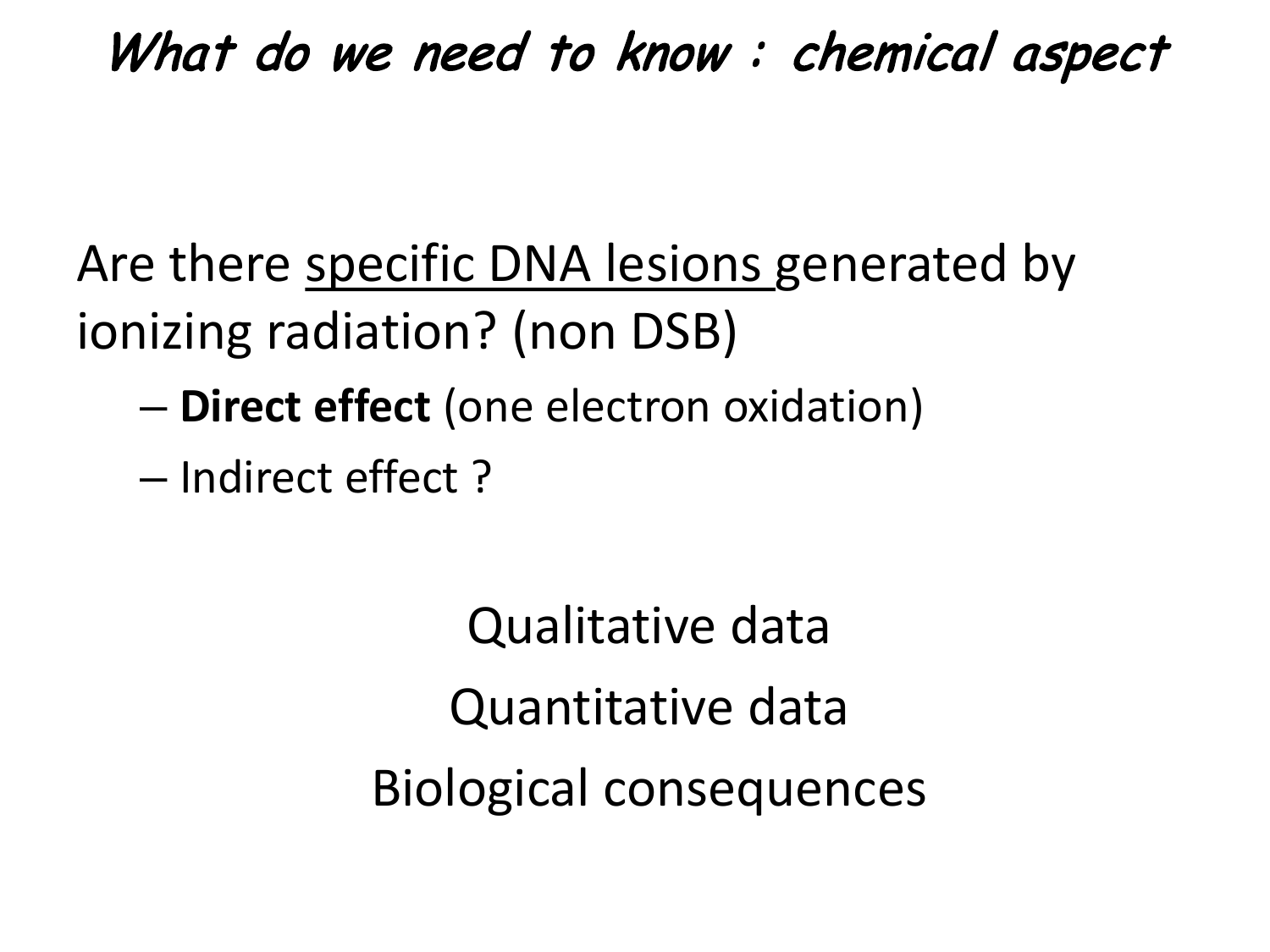## Potential candidates of specific DNA lesions : Chemistry of guanine radical cation!



Nucleophilic addition at C8 of guanine

- $-H<sub>2</sub>O$  : 8-oxodGuo
- in vitro : Lysine (Perrier et al. JACS 2006)
- in vivo ? : DPC ?

Other endogenous nucleophiles ?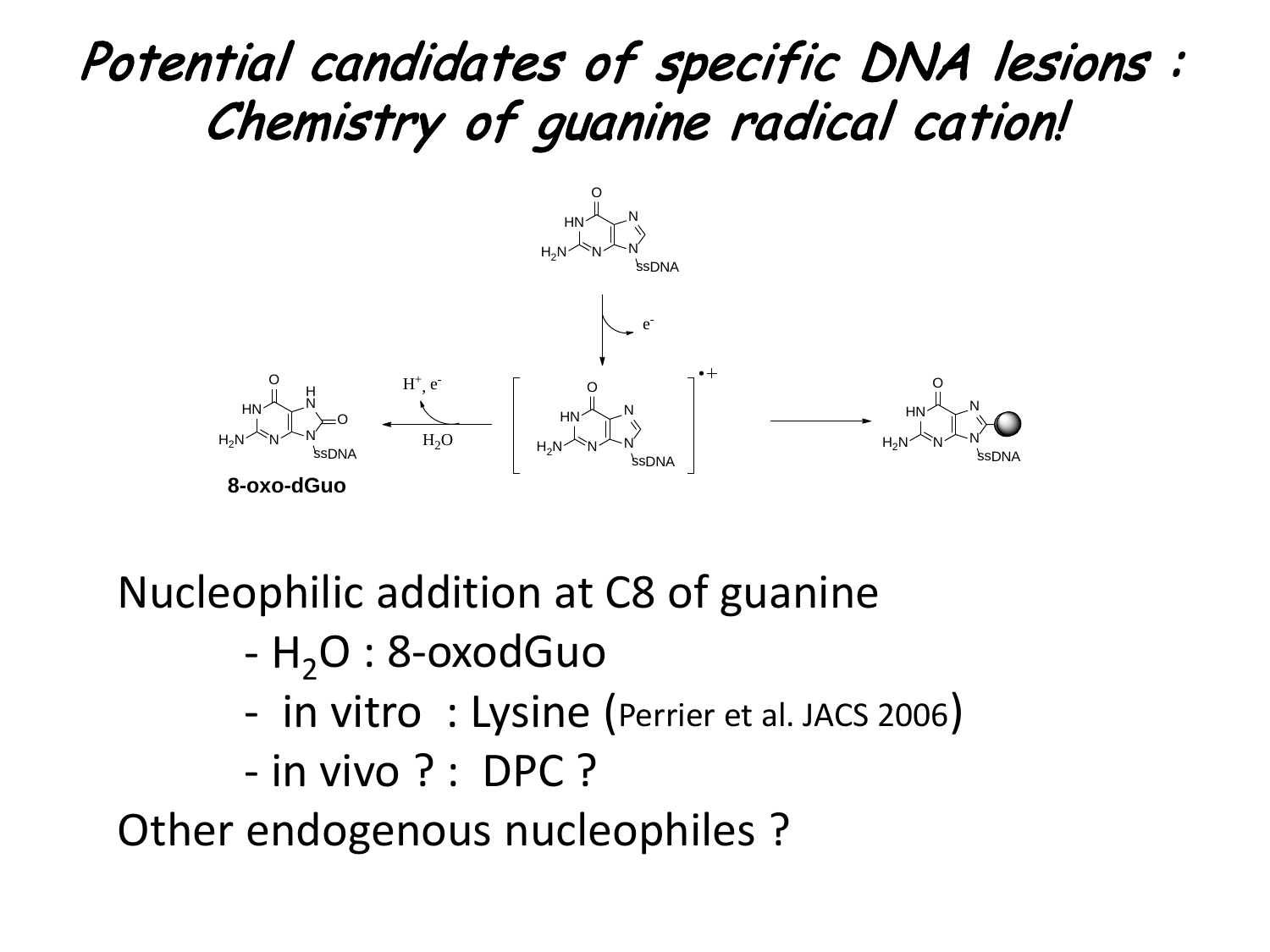# Chemistry of guanine radical cation



### **Markers of direct effect ?**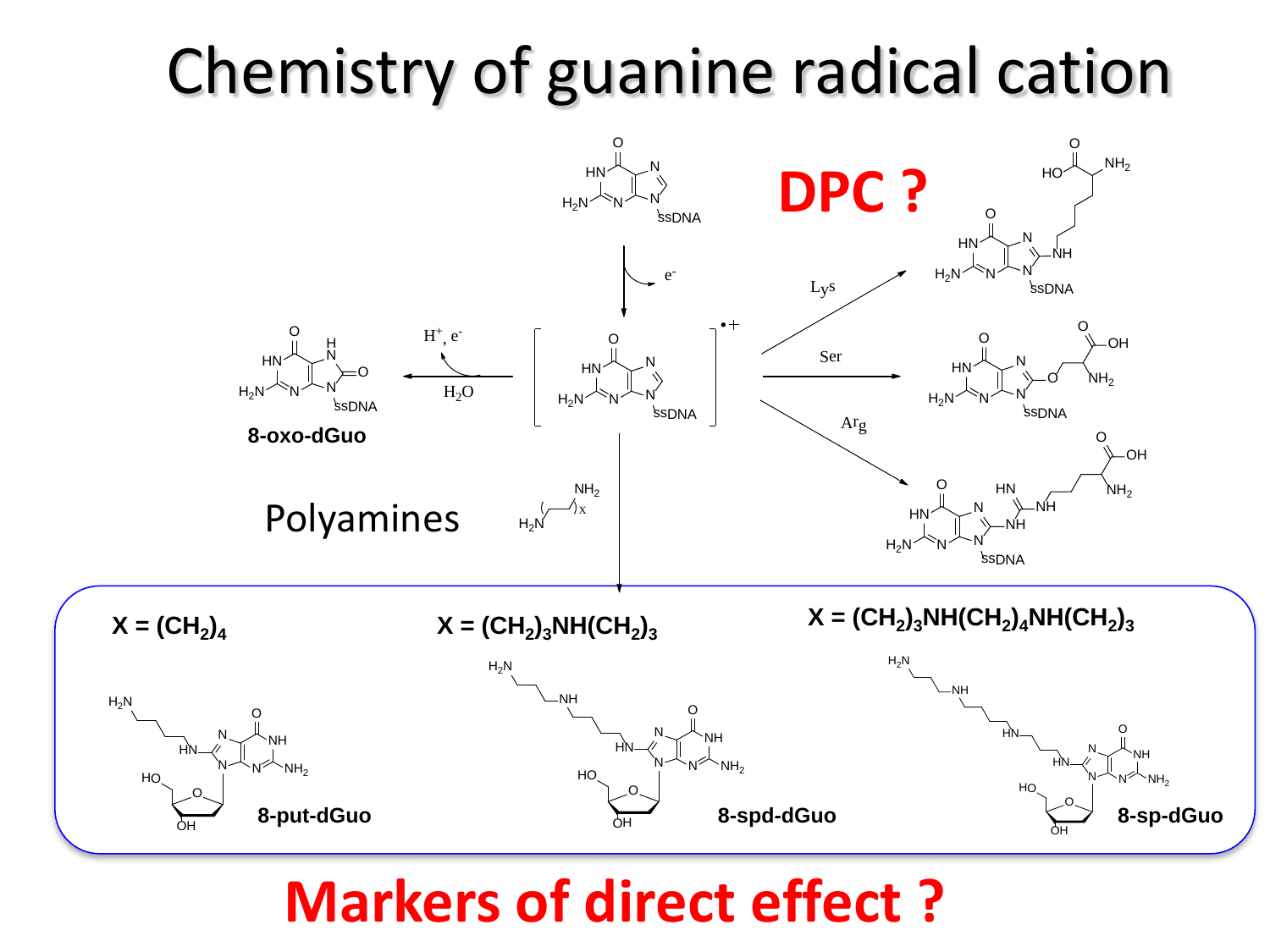### Formation of polyamine adducts in dsDNA UVA + riboflavine



#### Polyamines inhibit the formation of 8-oxo-dGuo. Importance of such reactions in cells ?

Nucleophilic addition of polyamines is very efficient in vitro of polyamines in vitro of polyamines is very eff

Markers of direct effect of radiation ? (UVA)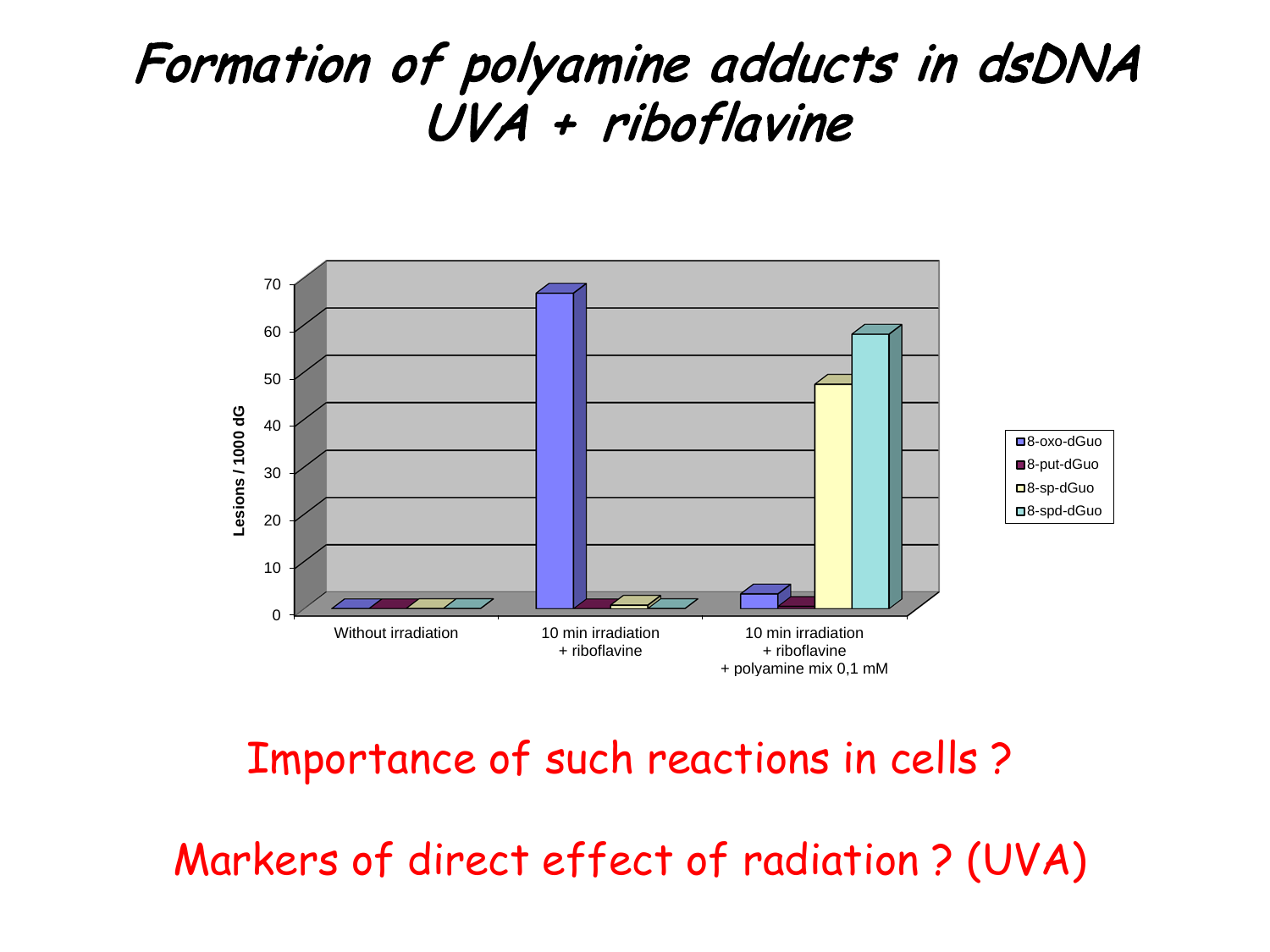# Specific DNA lesions induced by hight LET particles ?

High LET particles : High density of ionisation!

Chemistry of radical :

- Initiation (radical formation)
- Propagation (reaction of radicals)
- Termination (recombination)

High density of ionisation :

- Radical recombination is favored ?



Yield of formation should increase with increasing LET ! Ex:  $H_2O_2$  in water radiolysis

Search for new DNA lesions in dsDNA exposed to high LET particles (HPLC-MS/MS) Preliminary data : Interstrand crosslinks in dsOligo exposed to high intensity UV laser - Radical recombinaison ? (*D. Angelov, ENS, Lyon*)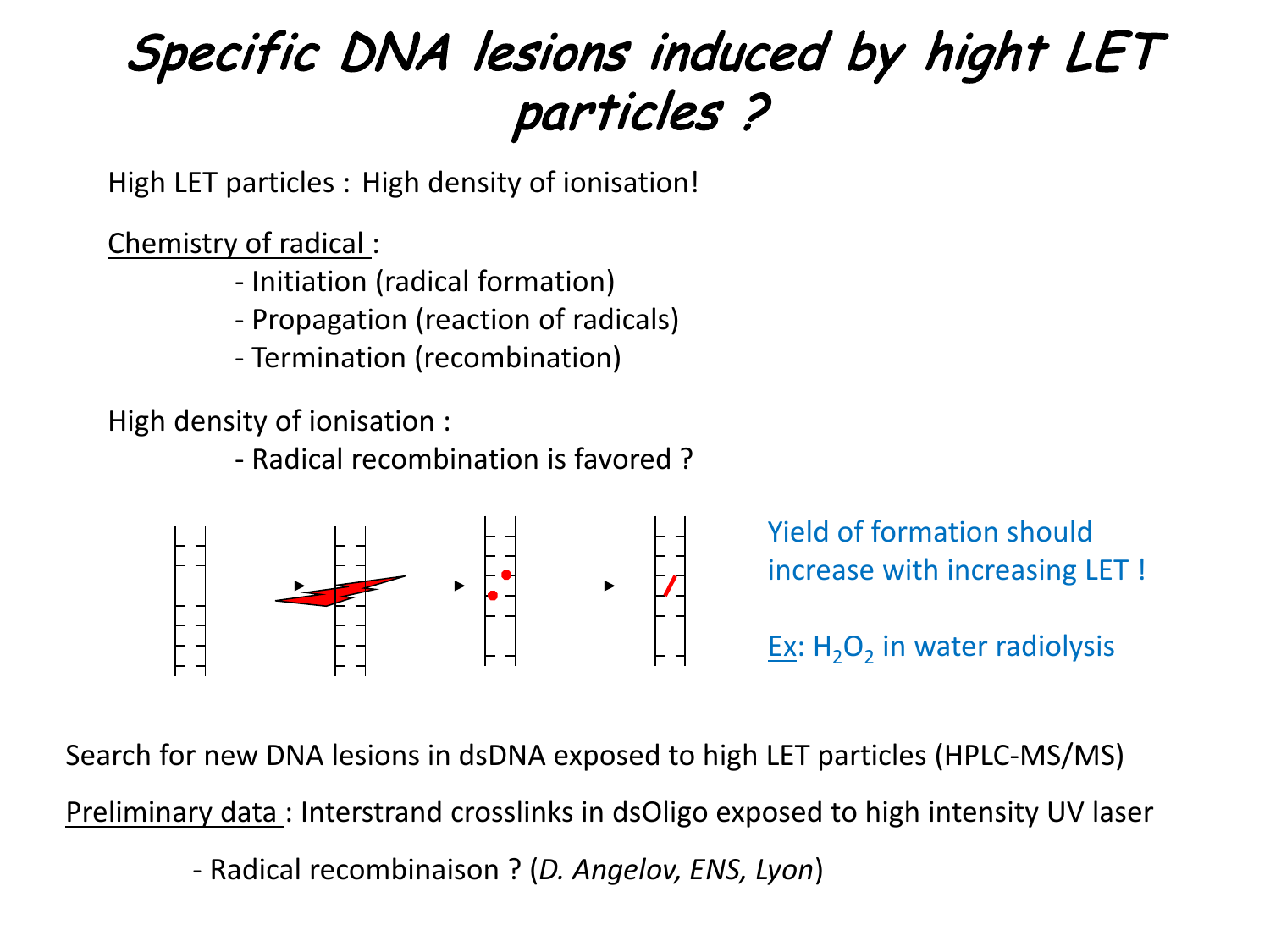# Study of biological consequences of LMDS Contribution of chemistry !

Chemical Synthesis of oligonucleotides containing LMDS

- In vitro study with purified enzymes
- Insertion into plasmid and transfection into cells !

*LAN (D Gasparutto) Collab E. Sage (Fr) Group of P. O'Neill, M. Lomax (UK)*







Hierarchy of repair : reducing probability to generate DSB but increase mutagenicity

**Interactome** : Bounaix Morand du Puch**, Breton, J**. et al. (2011) Tools and strategies for DNA damage interactome analysis. *Mutat Res, 752, 72-83.*

**DNA Repair Biochips** : Millau, J.F **Sauvaigo, S**. et al. (2008) A microarray to measure repair of damaged plasmids by cell lysates. *Lab. Chip., 8, 1713-1722.*

*Adaptable to LMDS !*